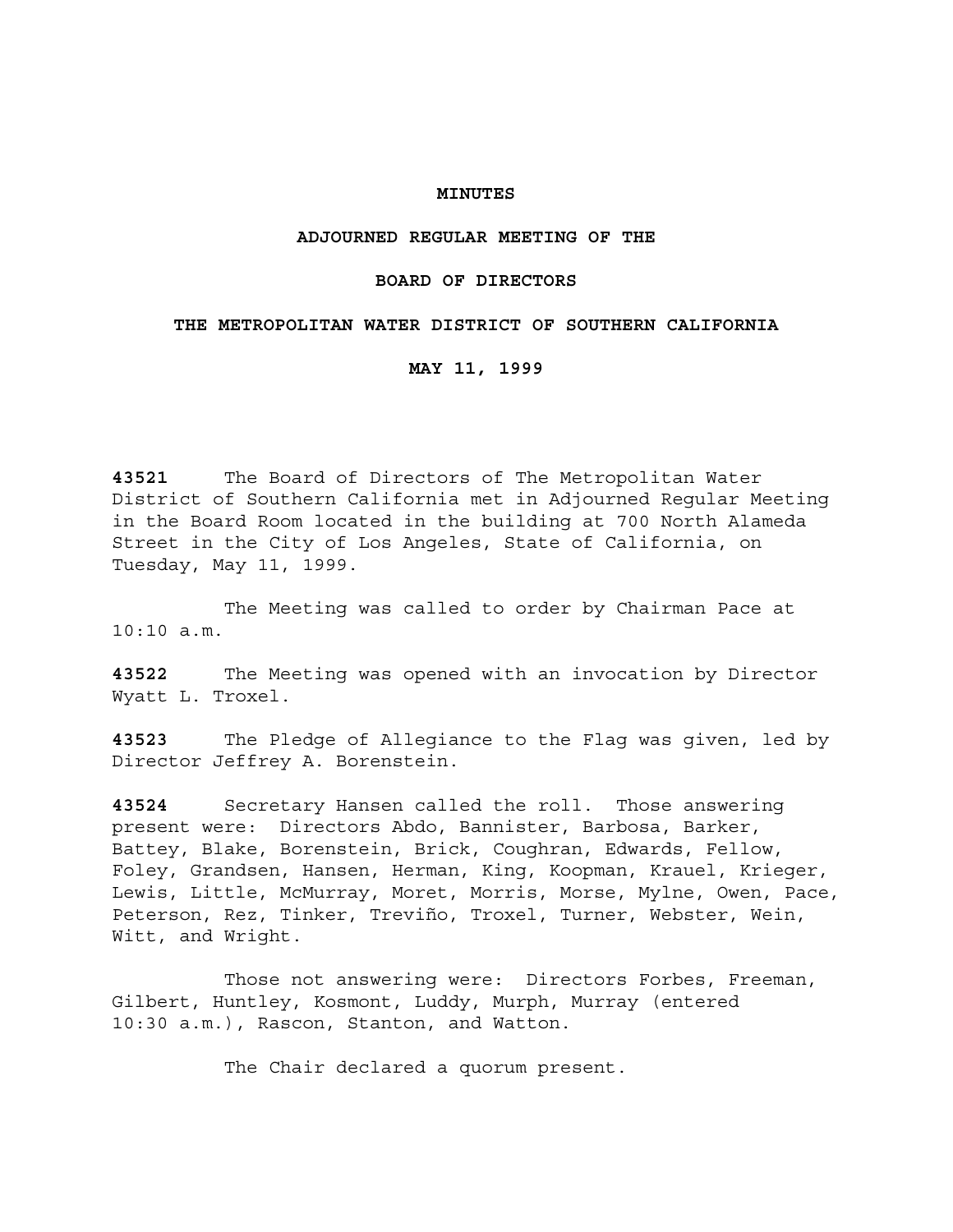**43525** Chairman Pace inquired if there were any additions to the agenda. There being none, the Chair declared only those matters listed on the agenda would be considered.

**43526** Communications and Legislation Committee Chairman King stated the committee requested Agenda Items 10-24 and 10-25 be added to the Consent Calendar to become action items and that Agenda Item 10-23, Assembly Bill 1504 (Margett), the public contract termination bill, be deferred to the June meeting. Committee Chair King then moved, seconded by Director Barker and carried, that Items 10-24 and 10-25 be added to the Consent Calendar, and that Item 10-23 be deferred.

**43527** Chairman Pace invited members of the public to address the Board on matters within the Board's jurisdiction.

Marilyn Stout, taxpayer from the Northridge area, commented on Agenda Item H, the report on Colorado River matters, and expressed her interest in hearing this discussion in open session and inquired as to why these negotiations are held in closed session. She requested that most of these negotiating sessions be held in open session for the benefit of the public.

Chairman Pace responded that most of these meetings are held in open session except when confidential negotiations are discussed.

David Czamanske of the Sierra Club commented on Agenda Items 9-2 and 9-8. Regarding Item 9-8, the implementation of the Lake Skinner Water Quality Protection Plan, he commended the Board for its proposal and urged a more comprehensive program be developed and remarked on the possibility of getting State and Federal matching funds to extend this type of program. On Item 9-2, loan agreements for design and construction of recreational boating facilities at the Eastside Reservoir, he urged the Board not to approve the Board letter as presented and requested the Board to consider alternatives. He reminded the Board that the primary purpose for construction of the Eastside Reservoir is to store drinking water for the use of 16 million residents in Southern California. In that regard,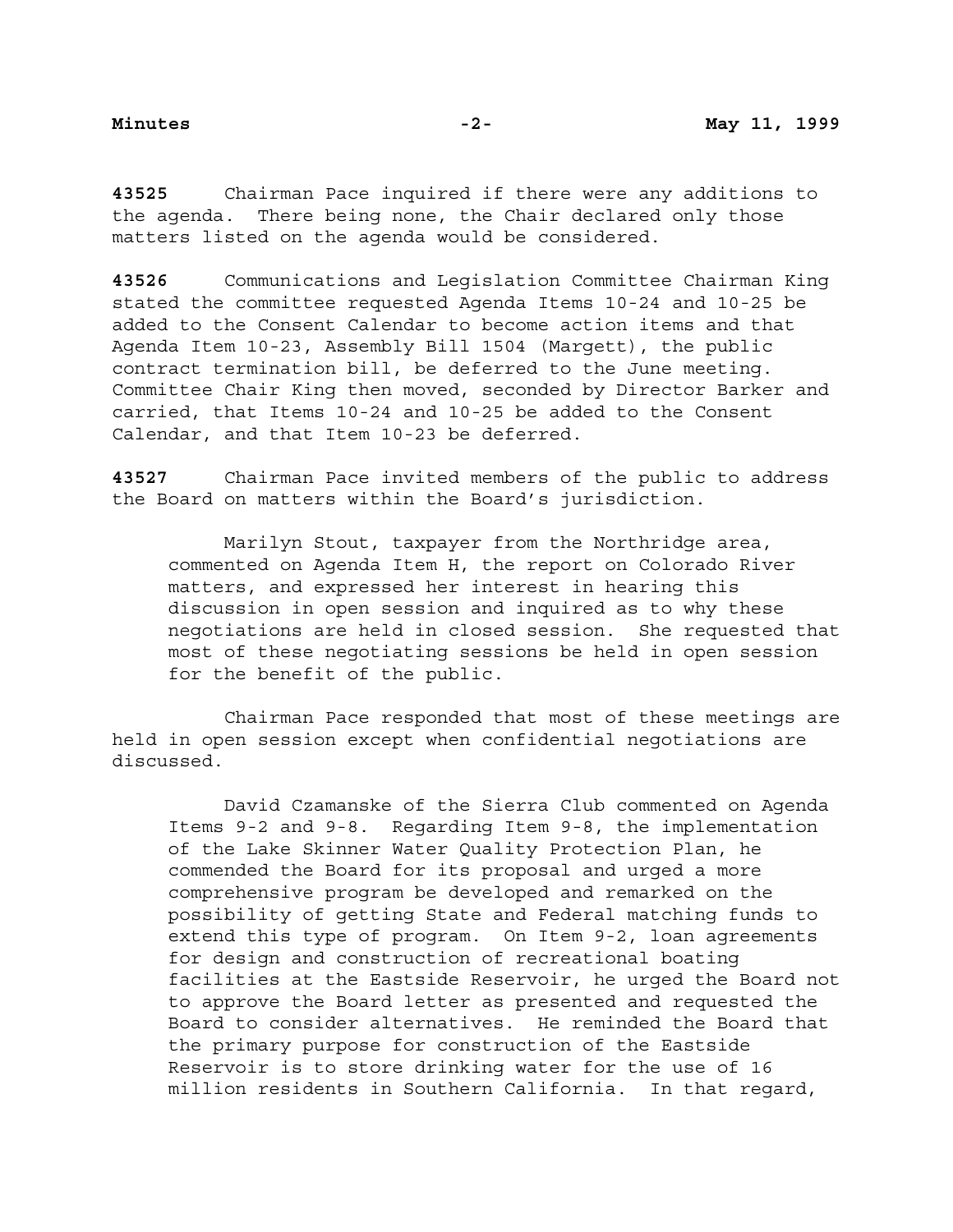he urged that the boat launching and marina facility be designed for use by sailboats, kayaks, canoes, and other human and wind-powered vessels and, if appropriate, boats with electric motors.

**43528** There being no objection, the Chair ordered the reading of the Minutes of the Meeting held January 12, 1999, dispensed with, a copy having been mailed to each Director.

Director Coughran moved, seconded by Director Fellow and carried, approving the foregoing Minutes as mailed.

**43529** The General Counsel's letter dated April 28, 1999, was presented, transmitting the credentials evidencing the appointment by Foothill Municipal Water District of James T. Edwards as its representative on Metropolitan's Board for an indefinite term, replacing William T. O'Neil.

General Counsel Taylor reported the credentials had been examined and found legally sufficient.

The Chair reported the Oath of Office had been administered to Mr. Edwards on May 10, 1999, and ordered the Oath filed.

Following an introduction by Director Bannister, Director Edwards took his seat as a Director representing Foothill Municipal Water District.

The Chair ordered the Oath of Office received and filed.

**43530** Chairman Pace presented a Commendatory Resolution to former Director Carolyn Green, who represented the City of Los Angeles from 1992 through 1995 and 1996 through 1997.

Director Murray took his seat at 10:30 a.m.

**43531** Director Peterson moved, seconded by Director Blake and carried, approving the committee appointments as recommended by the Chair and approved by the Executive Committee that Director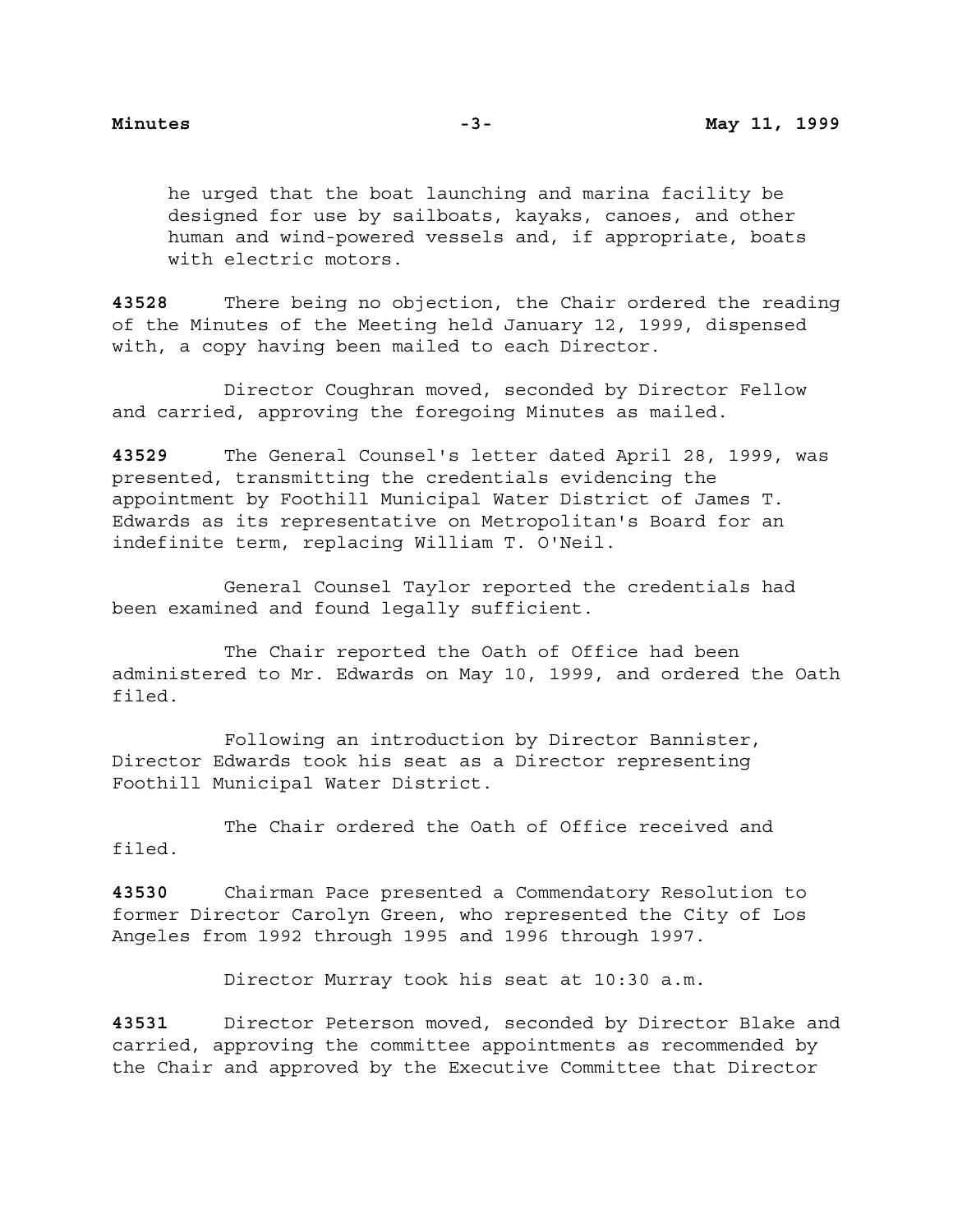Edwards be assigned to the Legal and Claims and Budget and Finance Committees.

**43532** Director Krieger moved, seconded by Director Morris and carried, authorizing the preparation of a Commendatory Resolution for former Director William T. O'Neil, who represented Foothill Municipal Water District from 1992 to 1999.

**43533** Director Blake moved, seconded by Director Wright and carried, authorizing the preparation of a Certificate of Appreciation for former General Manager John R. Wodraska who served from 1993 to 1998.

**43534** Chairman Pace reported on various events in which he participated during the months of April and May on behalf of Metropolitan, as follows: April 14, he met with Western Municipal Water District's board and discussed Colorado River issues as well as the changes taking place at Metropolitan. April 15, he addressed the Hispanic Employees Association and talked about the positive changes taking place at Metropolitan and the District's continuing commitment to the diversity programs. April 21, he met with Foothill Municipal Water District's board and there witnessed the selection of Jim Edwards as Foothill's new Metropolitan's representative.

Regarding the Colorado River negotiations, the Negotiating Team participated in three different sessions with IID, Coachella, David Hayes, and Tom Hannigan. The first of these meetings was held in Sacramento on April 22. Another meeting was held on April 29 at Metropolitan and focused on conjunctive use and river reoperations. In the first week of May meetings were held at Lake Tahoe during the ACWA conference. On May 13 the technical staff from Metropolitan and IID will meet to work on water-use efficiency issues. Next week the full Negotiating Team will travel to Tucson for a three-day session.

On April 19 Metropolitan sponsored a booth at the Salesian Boys & Girls Club Community Health Fair, where attendees from both the English and Spanish speaking communities were particularly interested in water conservation. Assemblymember Dr. Gloria Romero presented Metropolitan with a "Certificate of Recognition" for its participation.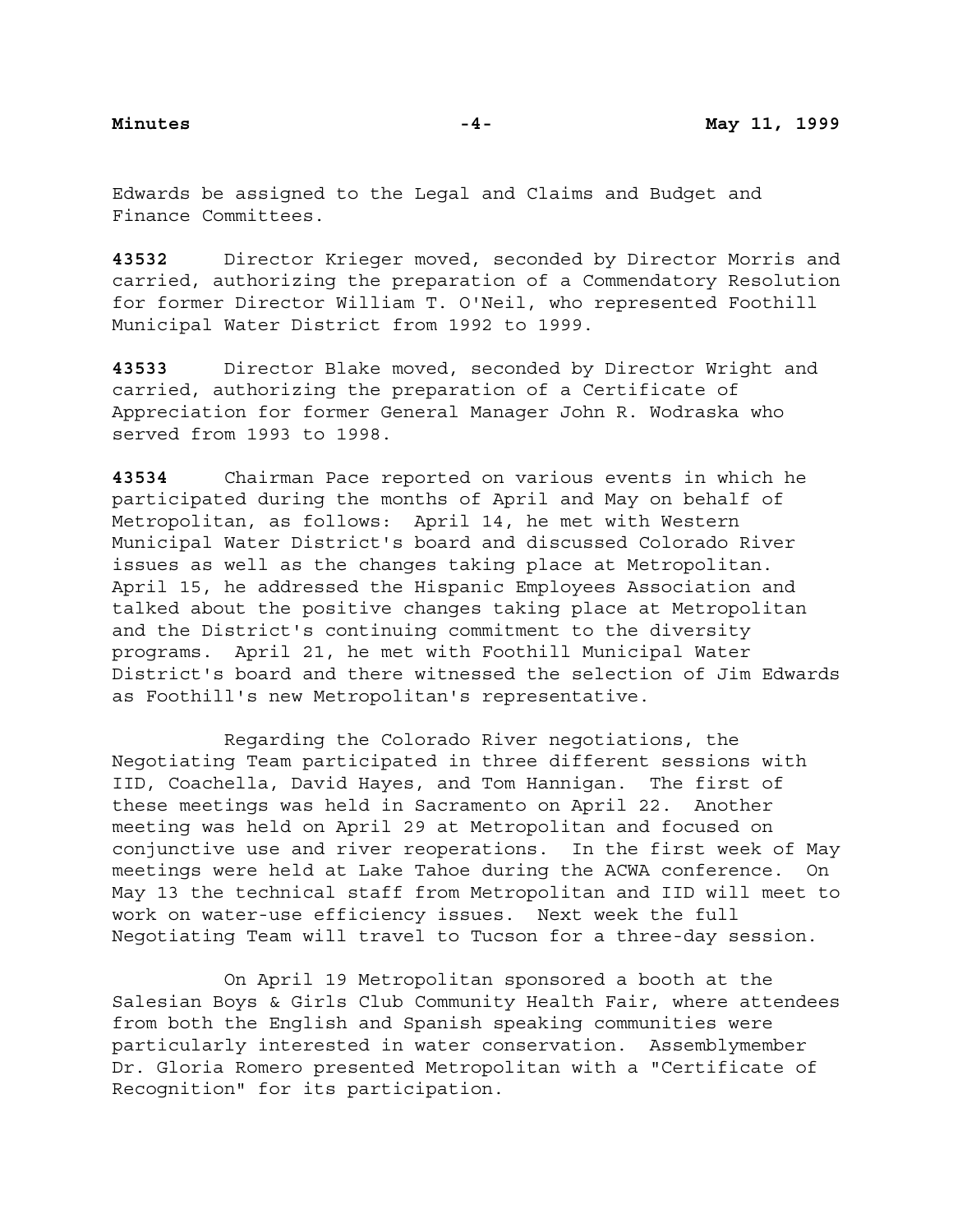Chairman Pace reported that on the recommendation of former Director Ibbetson, Director King has been elected to membership in the Counselors of Real Estate, an exclusive group of real estate brokers all over the country who are under the umbrella of the National Association of Realtors, whose membership is by invitation of a standing member.

Director King reported the Headquarters Building received the 25th Annual Concrete Excellence Award for 1998 from the Southern California Ready Mix Concrete Association for the best concrete commercial building, and was nominated as a finalist for the Rose award by the Downtown Breakfast Club for the landscaping in the plaza.

**43535** Strategic Plan Steering Committee Vice Chairman Brick announced that the Board would soon be presented with a condensed set of alternative models or strategies to consider for the future roles and responsibilities of Metropolitan and its member agencies in meeting the water supply needs of the region. These alternative models were developed by Metropolitan's consultants, based on feedback from the Board, member agencies, and outside stakeholders, and are intended to generate discussion regarding broad policy issues that will define Metropolitan's future vision and mission. Director Brick encouraged Directors to attend the Steering Committee meeting on May 13, and to discuss the models with their member agencies and governing boards in the months to come.

**43536** On the Colorado River matters, General Manager Gastelum reported that staff has prepared a proposal on Colorado River reoperations to be delivered to the negotiating parties this week, and staff will be taking a very active role in further discussions as the Secretary of the Interior moves forward to promulgate proposed reoperations. The discussions have been concentrated on water efficiency, water conservation opportunities in IID; and those discussions will be continued at the next meeting on Thursday. Staff is preparing for the negotiations a proposed methodology for an agreed-upon and potential additional conservation measures. Mr. Gastelum stated that staff is working on an accelerated schedule and he is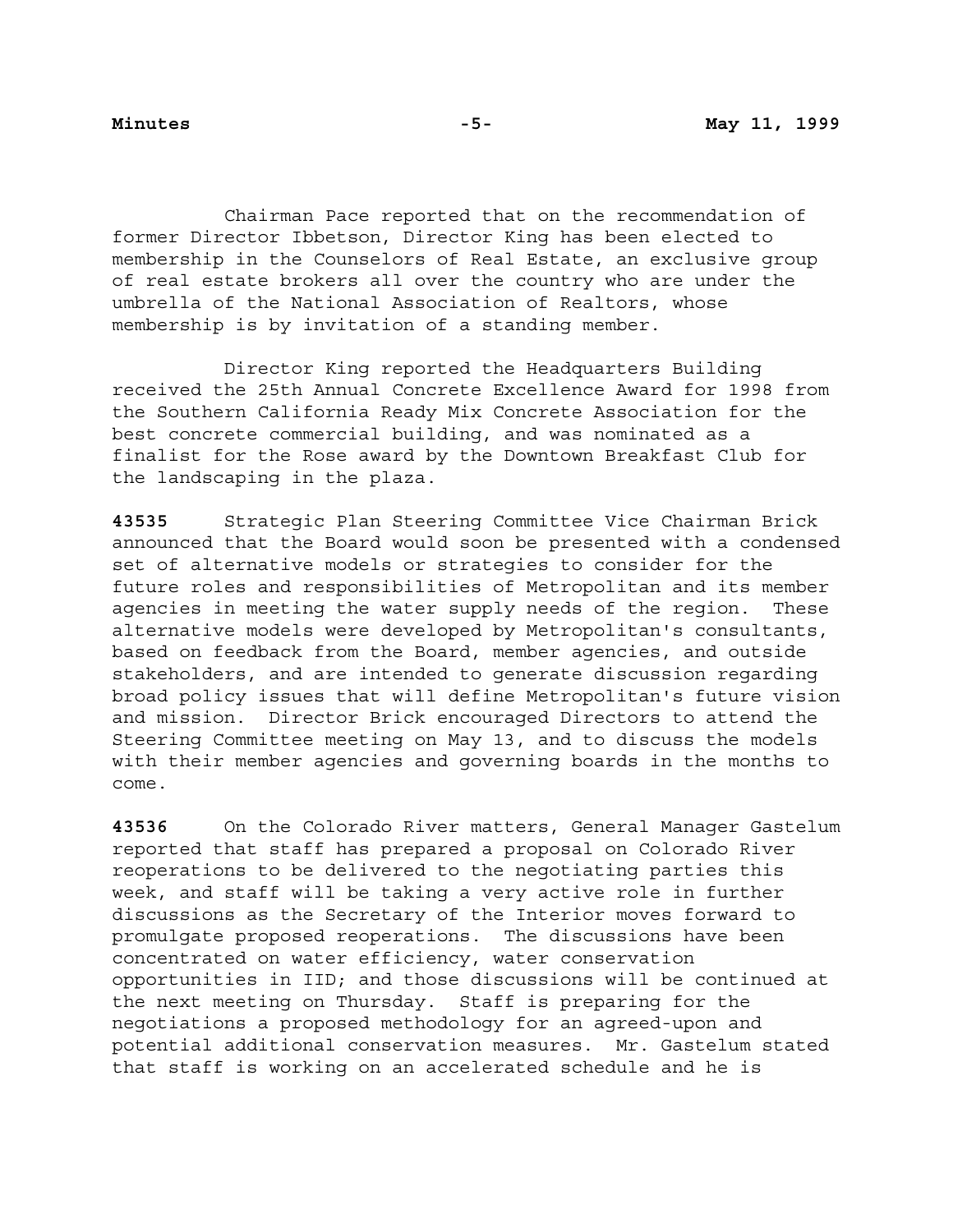optimistic that by the June 16 deadline a conceptual agreement may be possible on the major issues.

Reporting on activities from the Colorado River Board meeting held in Lake Tahoe at the ACWA conference, Director Foley stated that the board unanimously adopted a motion supporting the declaration of a surplus condition on the Colorado River system for next year, and the executive director was requested to so inform the Bureau of Reclamation. The board also adopted another motion authorizing the executive director to take a position that the draft report on the 1999 review of the Colorado River system water quality standards be revised to include the salinity control plan for implementation. The board also received a report from its facilitator from its March 31-April 1 retreat. Metropolitan was selected as the lead agency to handle the CEQA requirements for the EIR on the multi-species conservation plan for the lower river.

Director Blake reported that the Colorado River Water Users Association's board of trustees meeting will be held on Friday, May 14, 1999, and after listening to all the Colorado River reports today, he asked if there was any message or resolution that should be taken to this board meeting. **43537** General Manager Gastelum reported on the organization of the senior management staff and an appropriate response to the wheeling legislation in Sacramento. Reorganization memos were distributed to Directors, member agencies, and employees. Three work groups have been organized--the Competitive Challenge Team, the Budget Review Team, and the Communications Strategy Team. The District priorities have been established and assigned to the appropriate staff, and a 90-day review plan will be presented at the June Board Meeting. Assistant General Manager Joe Tait will be heading up the Competitive Challenge Team and the Budget Review Team, with Executive Assistant Adán Ortega heading up the strategy on communications. The recommendations on the communications strategy will be reported to the Board in June.

Regarding the wheeling matter, General Manager Gastelum reported that the technical evaluation of Senate Bill 506 (Peace) and other legislative proposals is proceeding. The evaluation will clarify the intent and provisions of the proposals, assess the impact of these proposals on Metropolitan and its member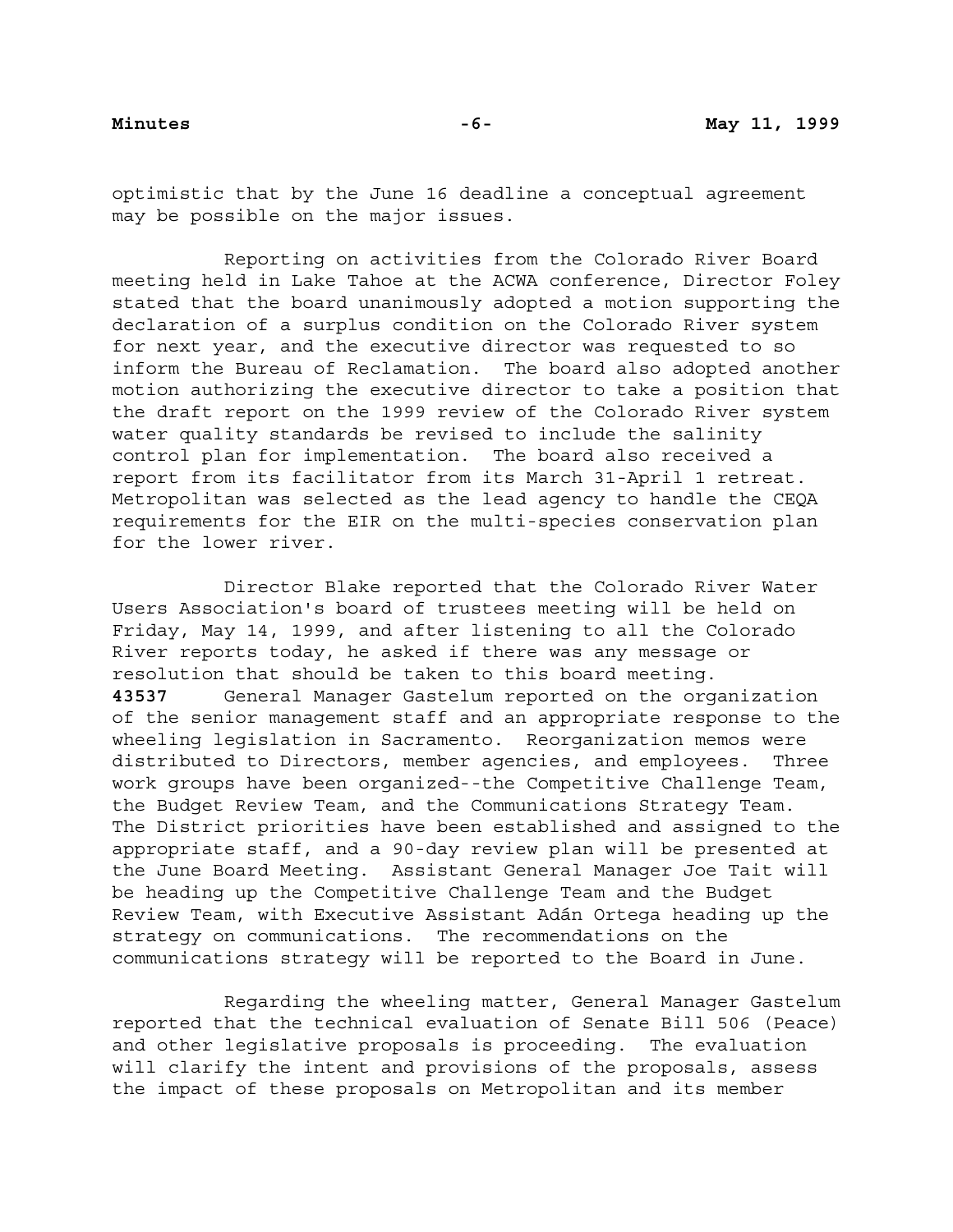agencies, and identify opportunities to establish viable wheeling arrangements. A peer review group consisting of independent economic and financial experts will review the evaluation to ensure the analytical methodology is sound. The technical evaluation will be provided to the member agencies for review and then presented to the Board for consideration at the June meeting. Mr. Gastelum stated that Metropolitan's status quo will be looked at in identifying the impacts and that there would not be any prejudging or recommending how changes might be made within the District. A Phase 2 evaluation to deal with any problems or any impacts identified in the analysis will follow.

General Manager Gastelum reported the final analysis on the Eastside Reservoir has been completed by the firm of Vargas, Lopez and a management response has been distributed to all Directors and member agencies. Also, he and other key staff members attended the ACWA conference and met with various water industry leaders and participated in a number of sessions. The staff did not participate to a level as has been in the past, and a review is being made of staff participation at conferences in view of the costs and duplication of effort. Mr. Gastelum then introduced Adán Ortega, Executive Assistant to the General Manager for External Affairs.

Chairman Pace announced the Board hosted a reception yesterday evening to introduce General Manager Gastelum and his new management team.

Director Krauel commented on the wheeling proposals and the process that was developed and presented at the Legal and Claims Committee meeting. She stated that San Diego is concerned that Metropolitan intends to go out to the member agencies without having discussed San Diego's proposal with them even though they have offered to discuss it several times. Director Krauel requested that the letter from San Diego County Water Authority, signed by Joseph Parker, Chair, dated May 11, 1999, regarding Senate Bill 506 (Peace) be distributed to all Board members.

**43538** General Counsel Taylor reported on four cases: In the Cal Plaza rent adjustment litigation, pursuant to our request, the trial court has assigned a retired judge, Judge Weil, to hear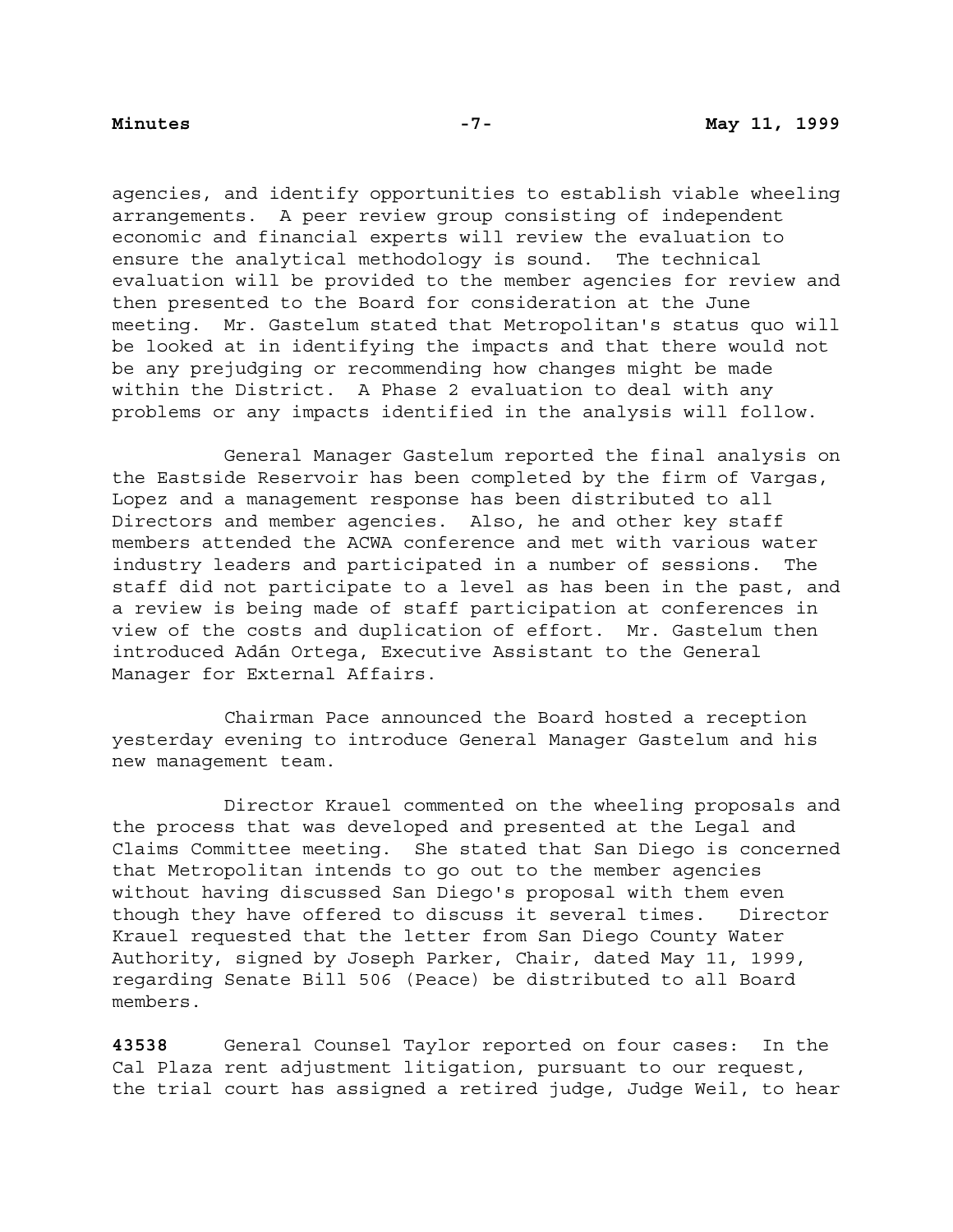that matter. In the Bolsa Chica case, a tentative settlement has been reached regarding past due royalties and Metropolitan is now working to get a transfer of the property to the State Lands Commission which owns the remainder of the lowlands in that area for ecological reserve. In the Central Valley Project litigation, the court has signed an order in which the Federal government has to reserve enough water for contractors, and if it is incorrect then a determination of how much water is necessary for the environment, that there will be remaining water for the state contractors this season. This was a substantial accomplishment for the CVP contractors which Metropolitan is supporting. In the matter challenging the designation of the splittail, a suit will be filed within the week by the State contractors, but none of the member agencies will be joining, at least initially, because none of our sixty-day notices have run. However, if a determination has been made, it is important that the State Water Contractors, as a single entity, gets its action on file; and Metropolitan will also file shortly thereafter seeking the same relief as the CVP contractors.

**43539** The reports of the Standing Committee Chairs are as follows:

On behalf of the Executive Committee, Chairman Pace had nothing further to report but thanked the Directors for their attendance at the Executive Committee meeting.

On behalf of the Budget and Finance Committee, Director Blake reported that the committee deferred Agenda Item 9-3, the increase in the 1998-99 Annual Budget Appropriation and the use of the Water Rate Stabilization Funds. Regarding Agenda Item 10-30, the PricewaterhouseCoopers budget analysis report discussed the existing budget process and made a series of recommendations for improvements to the process. The committee has forwarded the report to the full Board for review by all Directors, and the committee intends to prepare its own recommendations based on the report which the committee will bring back to the Board for action in the coming months.

Engineering and Operations Committee Vice Chairman Tinker reported that as part of the enhanced oversight on the Inland Feeder and Eastside Reservoir, there were updates from the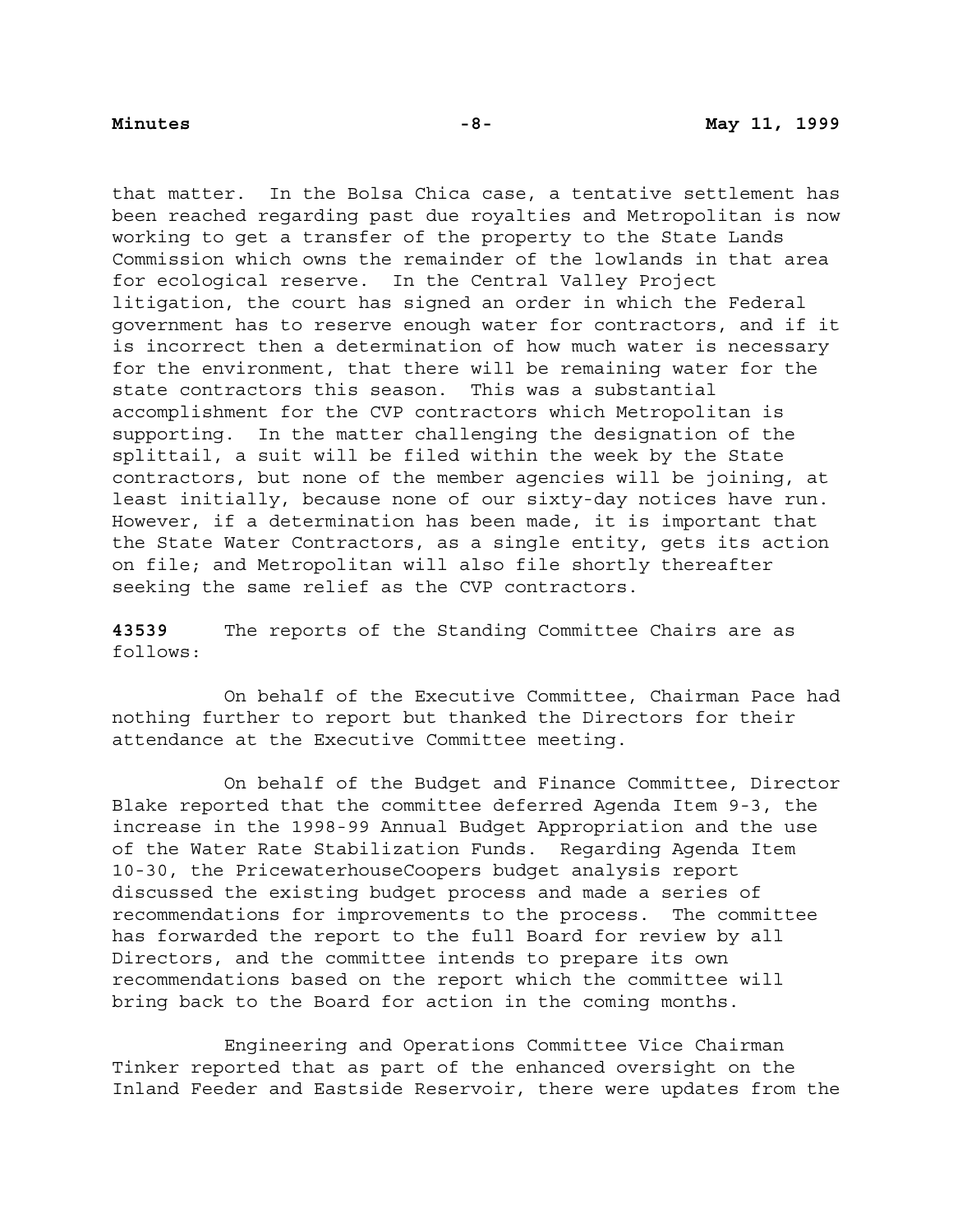Project Manager, Dennis Majors. On the financial side, he would like to have Mr. Majors give a report to the full Board on Agenda Item 10-9, the Inland Feeder status report, at today's Meeting. Director Tinker reminded the Board of the CIP workshop to be held today from 1:00-3:00 p.m.

Communications and Legislation Committee Chairman King reported the committee heard from both the Sacramento and Washington staff regarding activities occurring in those locations. Director King commented on the information items the committee had discussed and approved, which he requested earlier in the Meeting be added to the Consent Calendar for action. The Subcommittee on Communications will have its meeting immediately following the Board Meeting.

Legal and Claims Committee Chairman Owen reported the committee spent the majority of the time on wheeling alternatives.

Water Planning and Resources Committee Vice Chairman reported the committee will hold a workshop on May 18 at approximately 12 noon to study the Bay-Delta and CALFED issues relating to Metropolitan.

**43540** Chairman Pace stated that Agenda Items 8-2, 8-7, and 9-3 have been withdrawn from the Agenda; Items 9-1, 9-4, and 10-25 have been added to the Consent Calendar; and Items 8-5 and 10-24 have been withdrawn from the Consent Calendar.

Director King moved, seconded by Director Foley and carried, and the Board approved the Consent Calendar Items, **M.I. 43541** through **M.I. 43547**, as follows:

**43541** Authorized the General Manager to (1) bind \$75 million of liability insurance, in excess of the \$25 million Self-Insurance Retention, with the Insurance Company of the State of Pennsylvania at a net premium of \$328,000 for fiscal year 1999- 2000; and (2) negotiate \$75 million of liability insurance, in excess of the \$25 million Self-Retention, with the Insurance Company of the State of Pennsylvania at a maximum net premium of \$328,000 for fiscal year 2000-2001, as set forth in the General Manager's letter dated April 15, 1999.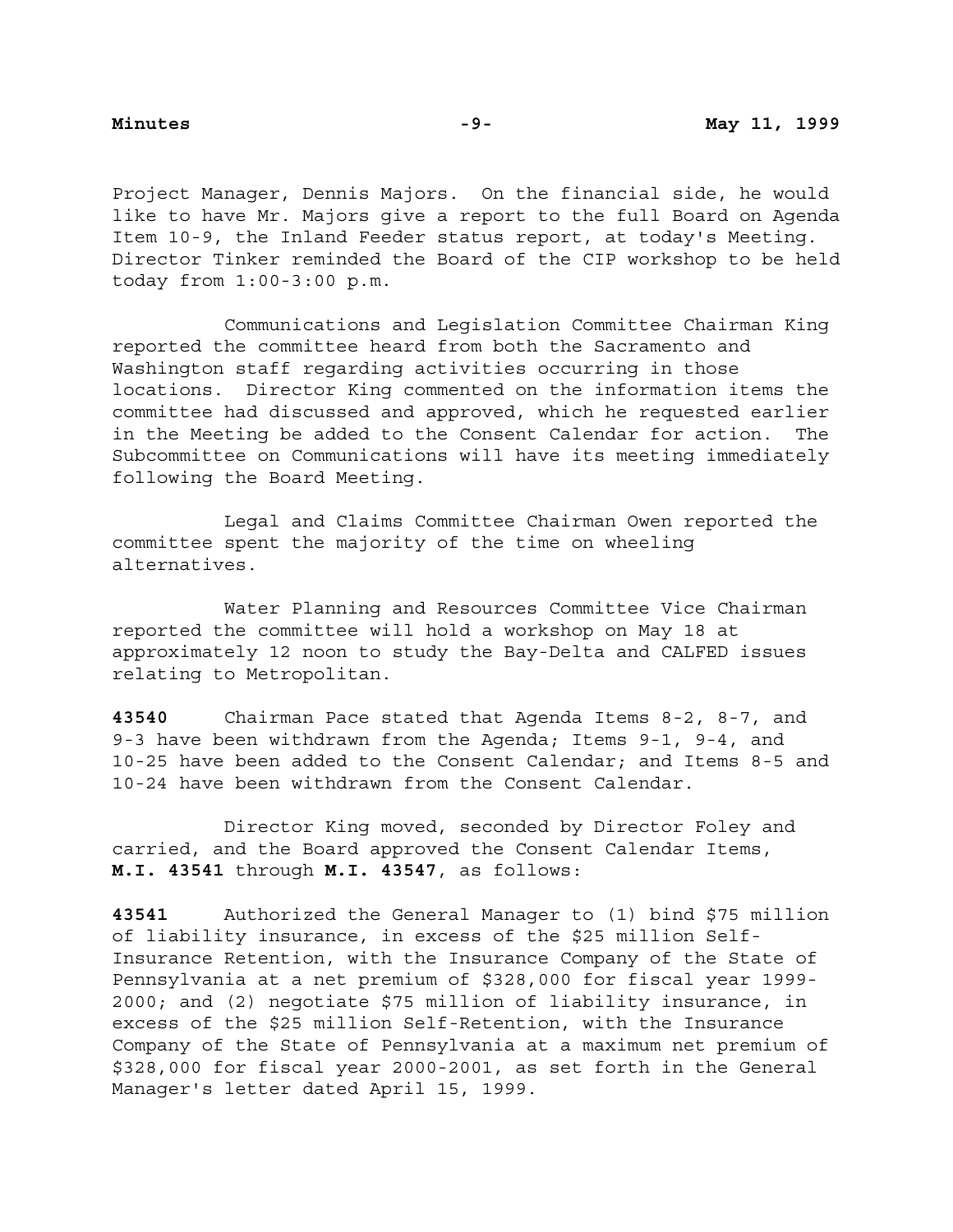**43542** The Board (1) expressed support for Assembly Bill 516 (Wayne), the California Safe Drinking Water Bond Act of 2000; and (2) sought further amendments to Senate Bill 530 (Costa), Assembly Bill 564 (Machado), and Assembly Bill 1239 (Leonard), all general obligation bond measures to provide critical funding for water quality, water supply and flood protection programs, in coordination with member agencies and other Southern California constituencies working to secure a fair share of funding for Southern California projects. The Board further directed staff to seek amendments to SB 530, AB 564, and AB 1239 which would (a) provide appropriate State funding for CALFED Stage 1 projects; (b) encourage the use of conjunctive use projects statewide; (c) fund salinity management programs, including research and development of cost-effective desalination technologies; and (d) authorize investor-owned utilities access to grant and loan funds under the Safe Drinking Water and Conservation Programs, as set forth in the General Manager's letter dated May 5,1999.

**43543** Expressed support for Assembly Bill 703 (Lempert) to limit the discharge of exotic species in ballast water discharges from ships, as set forth in the General Manager's revised letter dated May 7, 1999.

**43544** Expressed support for Senate Bill 552 (Kelley) requiring reports to the Legislature on the Eastside Reservoir and Inland Feeder Projects, as set forth in the General Manager's revised letter dated May 7, 1999.

**43545** To construct Vehicle Maintenance and Service Center Buildings and a Firewater Pump Station at the Joseph Jensen Filtration Plant, the Board (1) authorized \$8,220,000 to Appropriation No. 15173 (No. 6), to a total of \$86,920,000, from the Revenue Bond Construction/Pay-As-You-Go Funds, to finance all budgeted costs; and (2) awarded a lump-sum construction contract in the amount of \$6,381,000 to Merco Construction Engineers, Inc., with an option for a two-year fire alarm system maintenance contract in an amount not to exceed \$2,000, subject to the contract being in form approved by the General Counsel, as set forth in the General Manager's letter dated April 16, 1999.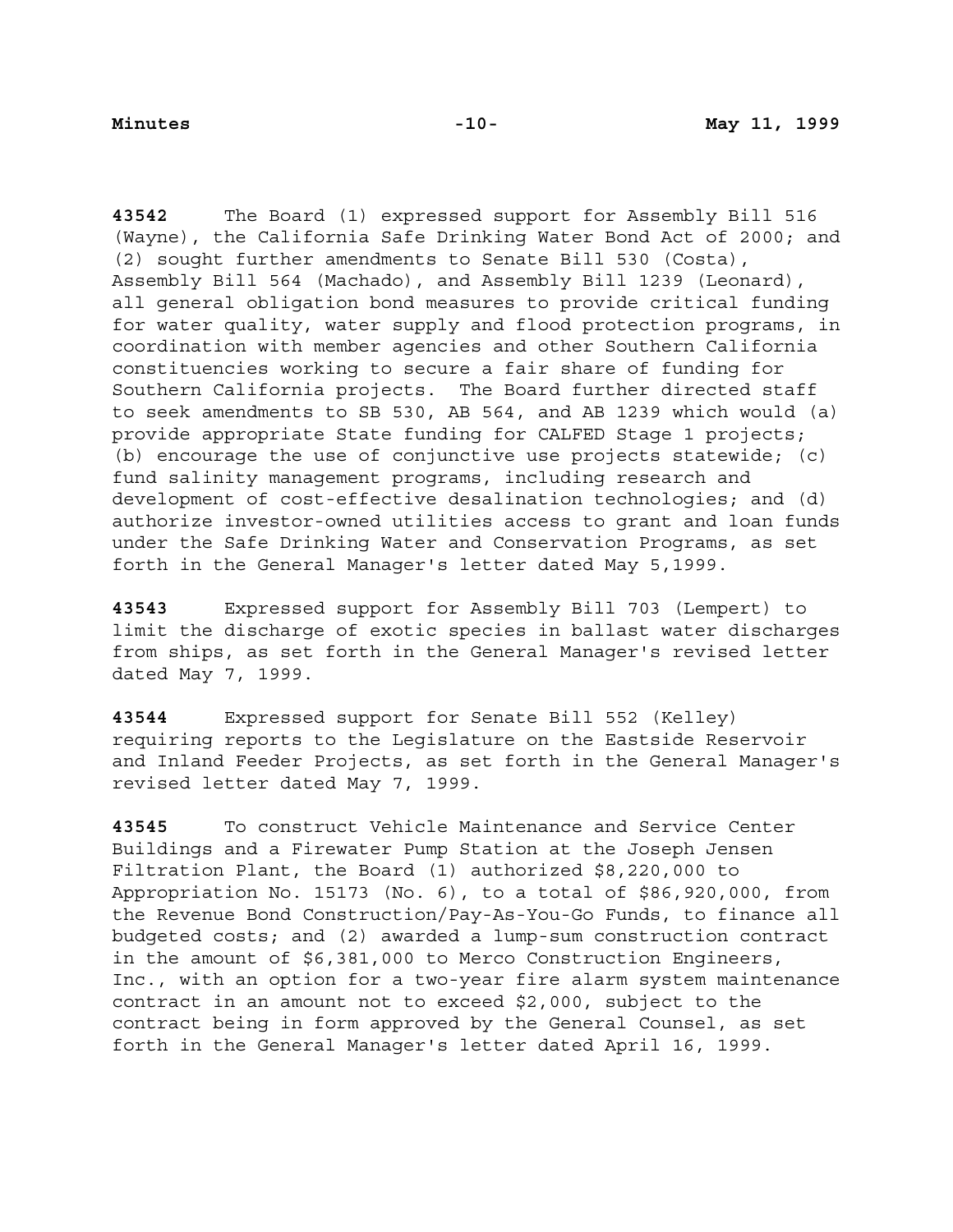**43546** Adopted **Resolution 8631** shown as Exhibit A to the General Manager's letter dated April 15, 1999, imposing a water standby charge on real property within Metropolitan's service area (excluding certain newly annexed areas) to which water is made available for any purpose by Metropolitan, whether the water is actually used or not, subject to exemptions as provided, said Resolution entitled:

# **RESOLUTION OF THE BOARD OF DIRECTORS OF THE METROPOLITAN WATER DISTRICT OF SOUTHERN CALIFORNIA FIXING AND ADOPTING WATER STANDBY CHARGES FOR FISCAL YEAR 1999-2000**

Chairman Pace noted that four letters protesting the standby charge were received, which did not constitute a majority.

**43547** Expressed support for Senate Bill 1107 (Sher) which would authorize the California Department of Health Services to make the necessary changes to its operator certification program to comply with the provisions of the Federal Safe Drinking Water Act, as set forth in the General Manager's letter dated April 28, 1999, and revised by his letter of May 11, 1999.

**43548** Vice Chairman Barbosa asked for some clarification on the Federal bill, H.R. 910 (Dreier), Section 2(b), which states: "The Secretary shall administer such Fund in cooperation with the San Gabriel Basin Water Quality Authority, or its successor agency." Vice Chairman Barbosa requested staff to check out who is delineated as the successor agency to take on this responsibility in case the Water Quality Authority expires, since the Authority is important to the San Gabriel Valley and to Three Valleys Municipal Water District.

Vice Chairman Barbosa then moved, seconded by Director Rez and carried, and the Board expressed support for H.R. 910 (Dreier), Senate Joint Resolution 8 (Solis), Assembly Bill 1217 (Gallegos), and Assembly Bill 1420 (Margett) to help fund cleanup of groundwater contaminated by volatile organic compound and perchlorate in the Main San Gabriel Basin, as set forth in the General Manager's letter dated April 26, 1999.

Director Brick withdrew from the Meeting at 11:00 a.m.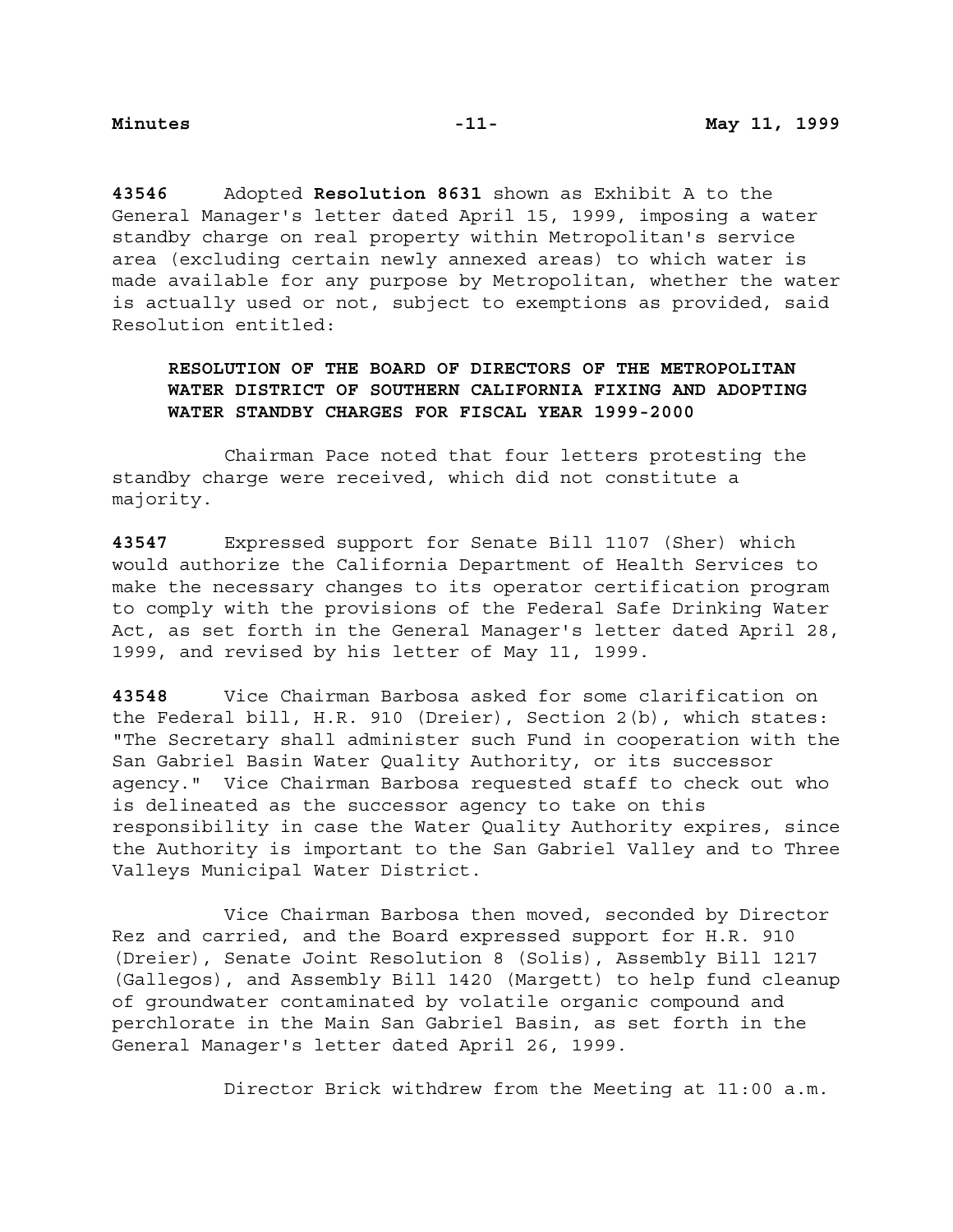Director Krauel withdrew from the Meeting at 11:02 a.m.

**43549** Director Morris stated he was asked by the bill proponents to represent them at yesterday's hearing as a technical expert in salinity management and water recycling. At the hearing Senator Sher offered four amendments to Senate Bill 1006 (Costa). The amendments call for (1) an immediate improvement in efficiency standard for water softeners, (2) mutual regulation of commercial and industrial discharges along with home softeners in the most technologically and economically feasible manner, (3) local agency restriction on softener types based on demand management, and (4) a local agency requirement to adopt findings of fact on the necessity of controlling salinity discharge.

Director Morris then moved, seconded by Director Blake and carried, expressing support for Senate Bill 1006 (Costa) which would modify the State Health and Safety Code to provide local agencies with authority to regulate the discharge of residential brine waste from water softening devices to sewer systems, as set forth in the General Manager's letter dated April 23, 1999, and revised by his letter dated May 10, 1999.

Director Brick returned to the meeting at 11:05 a.m.

**43550** In reference to Agenda Item 9-2, the authorization to enter into loan and grant programs with the California Department of Boating and Waterways for design and construction of Phase 1 of the marina facilities, Engineering and Operations Committee Vice Chairman Tinker stated the committee considered this item and had a number of concerns. The final vote on this matter was not to accept the staff's recommendation. Director Tinker went through some of the issues that were of concern to a number of committee members, such as: requirement of a minimum of 8,000 boats per year, if not, then Metropolitan would be obligated to repay some of the grant money; some maximum/minimum restrictions on boating fees and access fees; additionally in the Senate budget bill, there has been an item which would require Metropolitan to pay a dollar for dollar matching funds for construction of the paleontology museum equal to the dollars that Metropolitan get from the State in grant money for Phase 2 and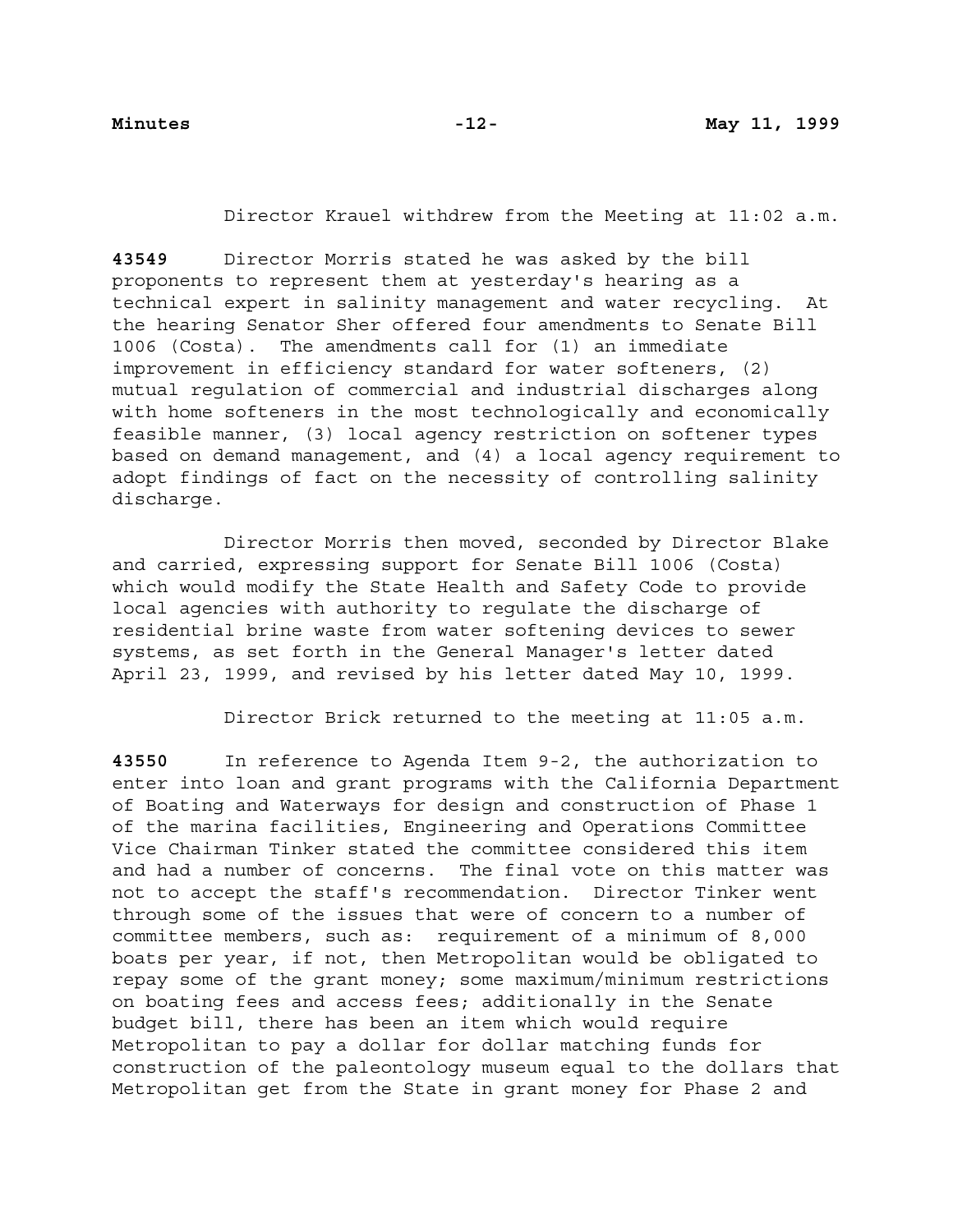beyond. Another item of concern was a sole source contract awarding the design to Moffat and Nichol who has been Metropolitan's consultant on recreational facilities.

Director Tinker stated that staff has agreed to bring forward to the Board today some other options to consider since the committee was unable to come up with an alternatives.

Following a lengthy discussion, Director Morris moved, seconded by Director Coughran, to approve Option 1 as set forth on the attachment entitled "DBAW Grants Loans - Board Options", and which attachment was made a part of the General Manager's letter dated April 16, 1999.

After further discussion, Vice Chairman Barbosa moved a substitute motion, seconded by Vice chairman Brick, to approve Option 2 as set forth in the foregoing attachment.

A request was made for a roll call vote. The Chair called for a vote on the substitute motion.

The following is a record of the vote on the motion:

Ayes: Beverly Hills (Dir. Webster, 855 votes), Burbank (Dir. Battey, 889 votes), Calleguas Municipal Water District (Dirs. Borenstein and Grandsen. 3,554 votes), Central Basin Municipal Water District (Dirs. Morse, Pace and Treviño, 5,846 votes), Glendale (Dir. Rez, 1,117 votes), Long Beach, (Dir. Hansen, 1,779 votes), Los Angeles (Ayes: Dirs. Herman, Moret, and Wein. Absent: Dirs. Freeman, Kosmont, and Luddy. 18,608 votes), Municipal Water District of Orange County (Dir. King, 3,046-1/2 votes), Pasadena (Dir. Brick, 924 votes), San Diego County Water Authority (Ayes: Dirs. Lewis, Tinker, and Turner. Absent: Dirs. Krauel and Watton. 14,791 votes), Three Valleys Municipal Water District (Dir. Barbosa, 2,589 votes), Torrance (Dir. Wright, 1,173 votes), West Basin Municipal Water District (Dirs. Barker, Little and Murray, 6,493 votes), Western Municipal Water District of Riverside County (Dirs. Krieger and Mylne, 2,731 votes). Total 64,395-1/2 votes.

Noes: Inland Empire Utilities Agency (Dirs. Koopman and Troxel, 3,380 votes), Coastal Municipal Water District (Dirs.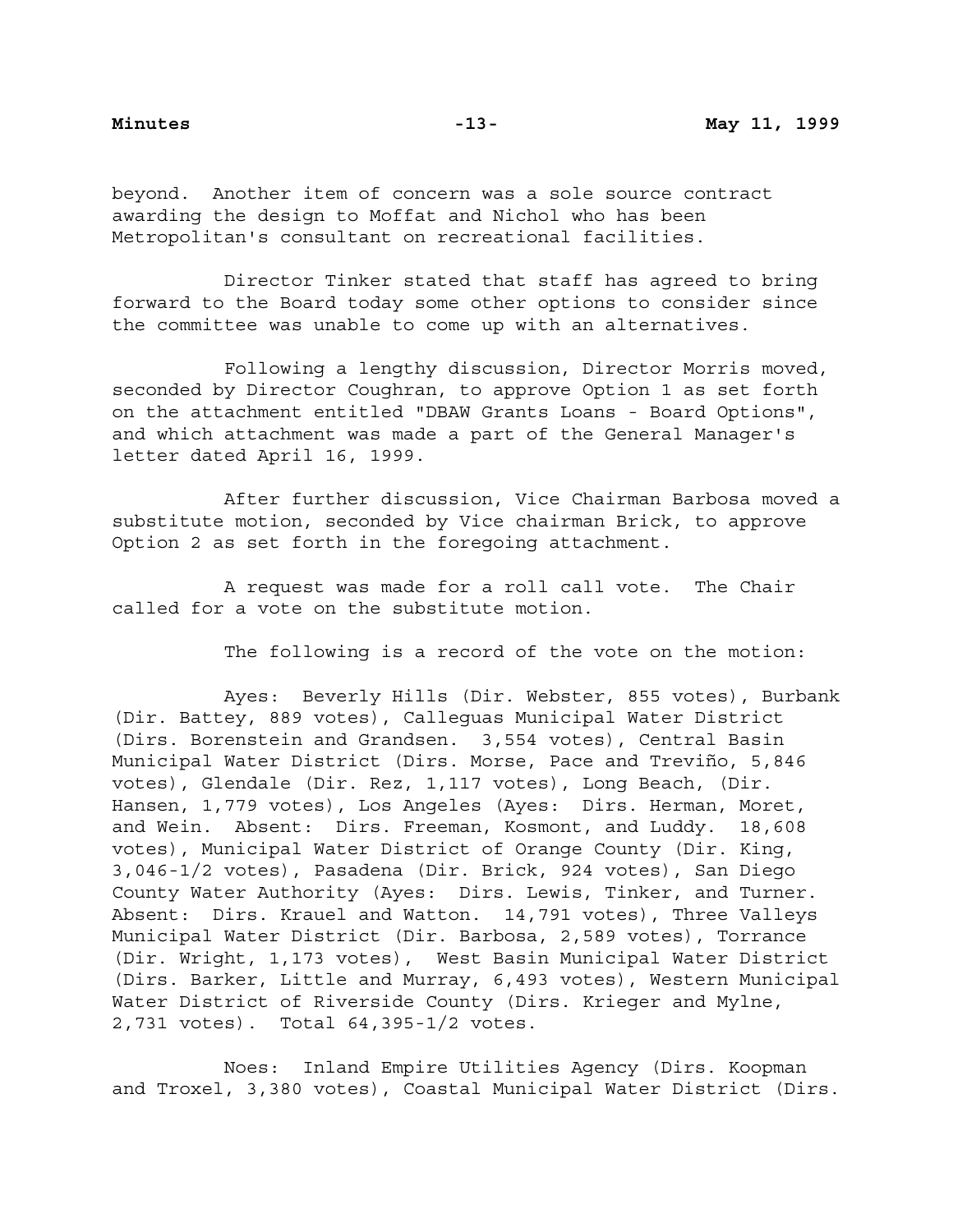McMurray and Owen, 2,904 votes), Fullerton (Dir. Blake, 662 votes), Las Virgenes Municipal Water District (Dir. Peterson, 882 votes), Municipal Water District of Orange County (Noes: Dirs. Foley and Witt. Absent: Dir. Huntley. 6,093 votes), San Marino (Dir. Morris, 203 votes), Santa Ana (Dir. Coughran, 1,049 votes), Santa Monica (Dir. Abdo, 1,016 votes), Upper San Gabriel Valley Municipal Water District (No: Dir. Fellow. Absent: Dir. Forbes. 3,712 votes). Total 19,901 votes.

Abstains: Foothill Municipal Water District (Dir. Edwards, 580 votes), Municipal Water District (Dir. Bannister, 3,406-1/2 votes). Total 3,626-1/2 votes.

Absent: Anaheim (Dir. Stanton, 1,687 votes), Compton (Dir. Murph, 170 votes), Eastern Municipal Water District (Dir. Gilbert, 1,815 votes), San Fernando (Dir. Rascon, 76 votes). Total 3,748 votes.

The Chair declared the motion carried by a vote of 64,395-1/2 ayes, 19,901 noes, 3,626-1/2 abstain, and 3,748 absent.

**43551** Vice Chairman Barbosa moved, seconded by Director Morris, authorizing (1) Appropriation No. 15347 in the amount of \$3,000,000 from the Pay-As-You-Go Fund for the acquisition of real property and interests in real property (conservation easements) within the Lake Skinner watershed for purposes of protecting against land uses which would contribute pollutants to the reservoir; (2) the Manager of Real Estate Services to expend the appropriate funds for the acquisition of real property and interests in real property identified by the Chief of Operations and the Director of Water Quality within the Lake Skinner watershed, with the Board approving all individual purchases exceeding the General Manager's authority of \$250,000, and all property purchases shall be voluntary with no acquisition to be made under threat of exercise of eminent domain; and (3) the Manager of Real Estate Services, with approval of the General Counsel, to enter into appropriate agreements with the Reserve Management Committee of the Southwestern Riverside County Multi-Species Reserve and others to implement this plan, as set forth in the General Manager's letter dated April 21, 1999.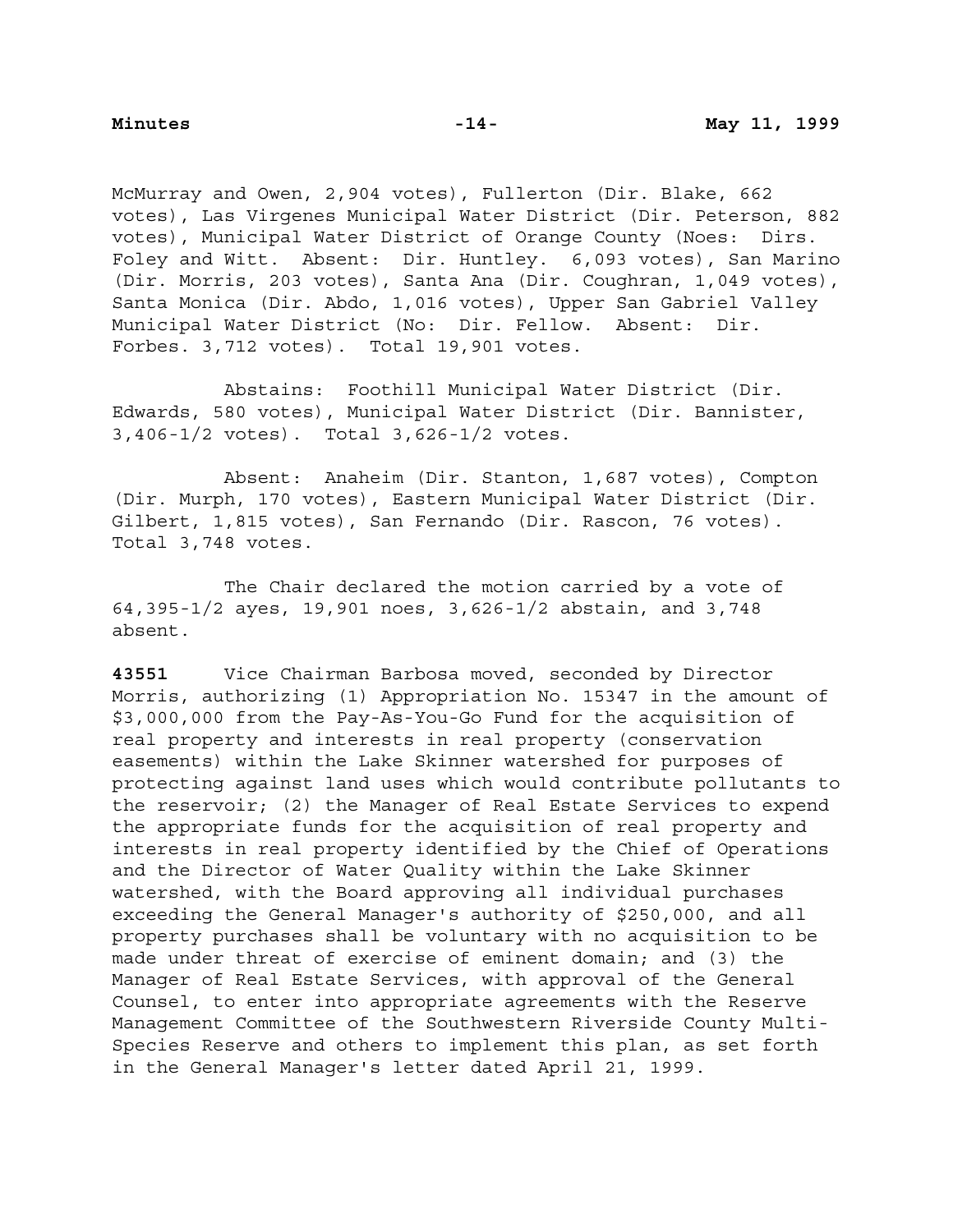Director Tinker stated he was not opposed to this budget whatsoever as he believed it is something absolutely necessary. However, he did not believe the plan has been put together fully in terms of watershed protection. He is concerned about the caveat that eminent domain is not going to be used. If Metropolitan funds a plan put together based on scientific data, it may require the use of eminent domain to get the lands which it needs to do the job. Director Tinker felt that restrictions are being put on the process, and that the job may not get done. Without a more detailed plan of what will be required, he asked why would Metropolitan be buying particular parcels. Director Tinker requested a more detailed report be submitted before a vote is taken.

The Chair called for a vote on the motion, which carried.

Directors Lewis, Tinker, and Turner requested to be recorded as voting no.

**43552** The following listed communications were submitted for the information of the Board:

- a. Letter of the General Manager dated April 16, 1999, reporting on the operating data for the month of March.
- b. Letter of the General Counsel dated April 23, 1999, transmitting the activity report of the Legal Department for the month of April.
- c. Letter of the Auditor dated April 23, 1999, transmitting the activity report of the Audit Department for the month of April.
- d. Letter of the General Manager dated April 23, 1999, transmitting the Executive Financial Summary for the month of March.
- e. Letter of the General Manager dated April 13, 1999, reporting on policies and procedures on accounting for research and development costs and intangible assets.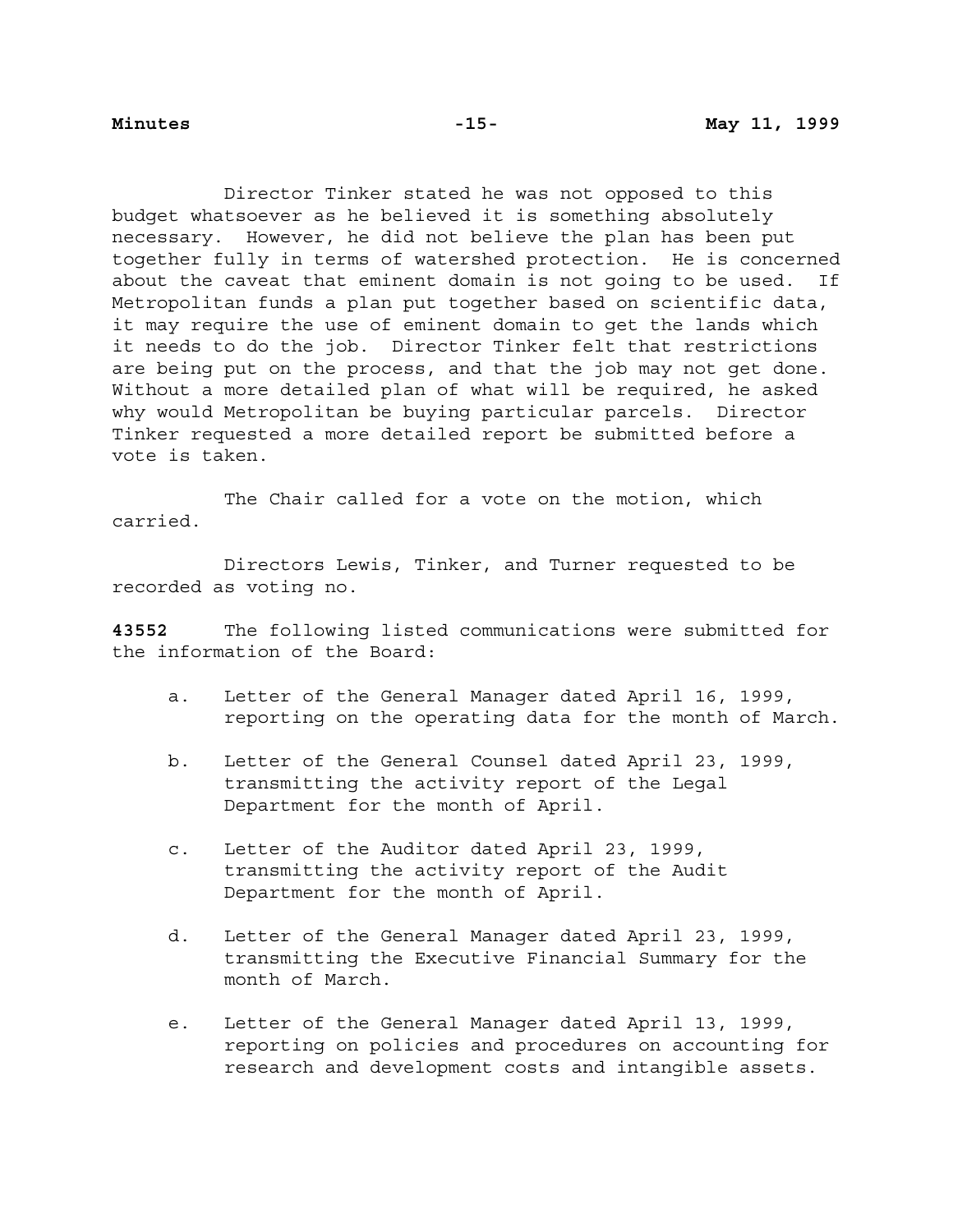- f. Letter of the General Manager dated April 16, 1999, submitting the quarterly report on changes in funding sources for capital program expenditures.
- g. Letter of the General Manager dated April 23, 1999, submitting the March 1999 Variance Report.
- h. Letter of the General Manager dated April 23, 1999, submitting the status report for the Eastside Reservoir Project for the month ending March 1999.
- i. Letter of the General Manager dated April 16, 1999, submitting a progress report on major capital programs.
- j. Letter of the General Manager dated April 16, 1999, reporting on Engineer's estimates for construction projects.
- k. Letter of the General Manager dated April 16, 1999, submitting an update on disinfectants and disinfection by-products regulations.
- l. Letter of the General Manager dated April 23, 1999, submitting an update on electric utility restructuring.
- m. Letter of the General Manager dated April 23, 1999, reporting on compliance activities for USEPA Risk Management Program Rule.
- n. Letter of the General Manager dated April 6, 1999, transmitting the Fifth Annual Stewardship Report on Eastside Reservoir Project's Owner-Controlled Insurance Program.
- o. Letter of the General Manager dated April 6, 1999, transmitting the Second Annual Stewardship Report on Inland Feeder Project Owner-Controlled Insurance Program.
- p. Letter of the General Manager dated April 23, 1999, submitting a status report on CALFED's Ecosystem Restoration Program.)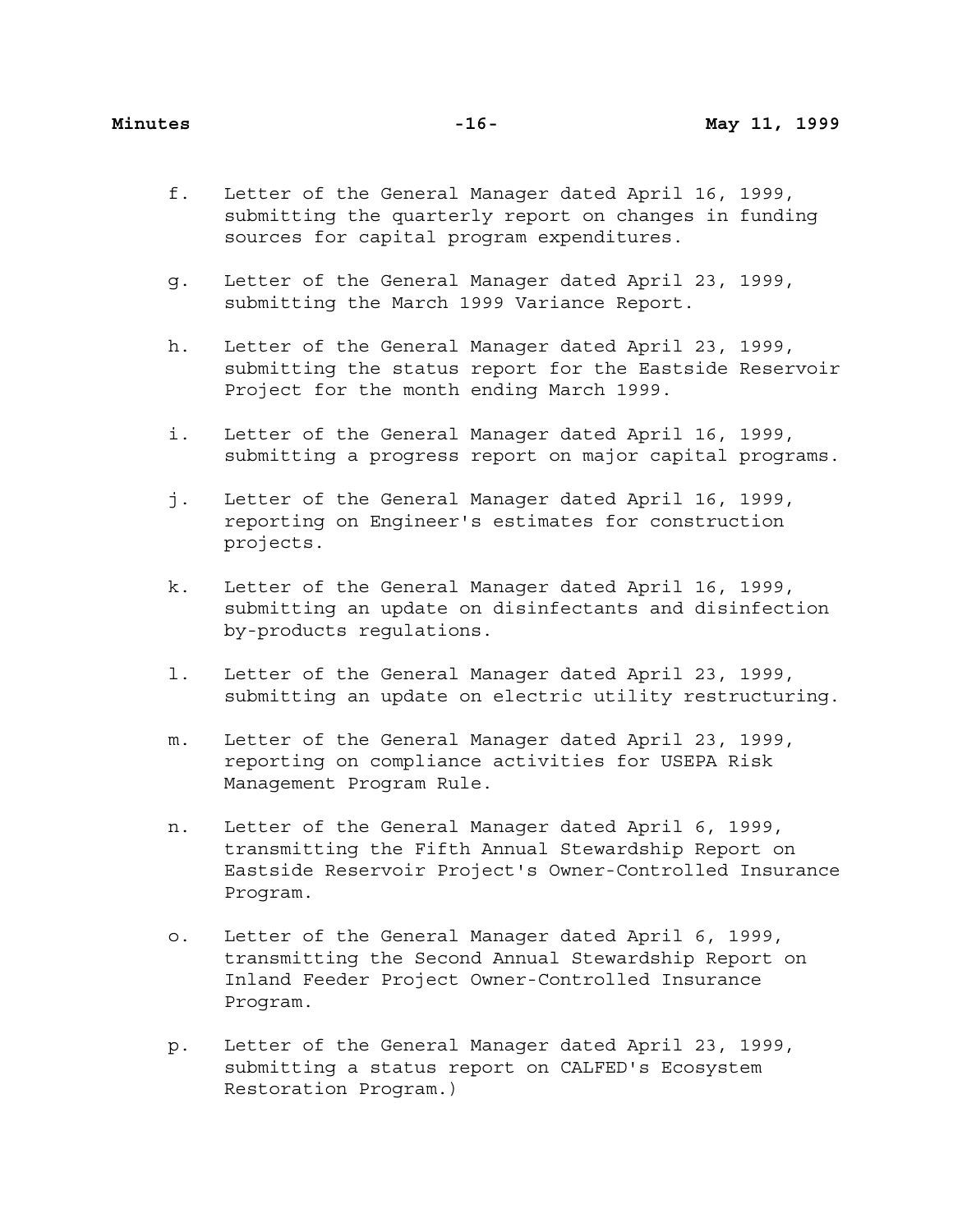- q. Letter of the General Manager dated April 23, 1999, submitting the principles of participation for American Basin Supply Project.
- r. Letter of the General Manager dated April 20, 1999, submitting an update on arsenic regulation.
- s. Letter of the General Manager dated April 14, 1999, reporting on the status of State Water Resources Control Board Water Rights Hearings to Implement Water Quality Control Plan.
- t. Letter of the General Manager dated April 23, 1999, reporting on Pacific Gas & Electric hydroelectric system divestiture.
- u. Letter of the General Manager dated April 22, 1999, submitting an update on MTBE phase-out.
- v. Letter of the General Manager dated May 7, 1999, transmitting Management's response to the report of Vargas, Lopez and Company, LLP, regarding the firm's audit of the Eastside Reservoir Project.
- w. Letter of the General Manager dated April 13, 1999, submitting a status report relating to KPMG's management letter for the year ended June 30, 1998.
- x. Letter of the General Manager dated April 22, 1999, transmitting the Budget Analysis Report prepared by PricewaterhouseCoopers.
- y. Letter of the General Manager dated April 15, 1999, transmitting the annual report on organizational memberships.

Director Rez withdrew from the Meeting at 11:42 a.m.

**43553** Regarding Agenda Item 10-9, the status report for the Inland Feeder Program for the month ending March 1999, Project Manager Dennis Majors explained the pressure grouting in the tunnel.